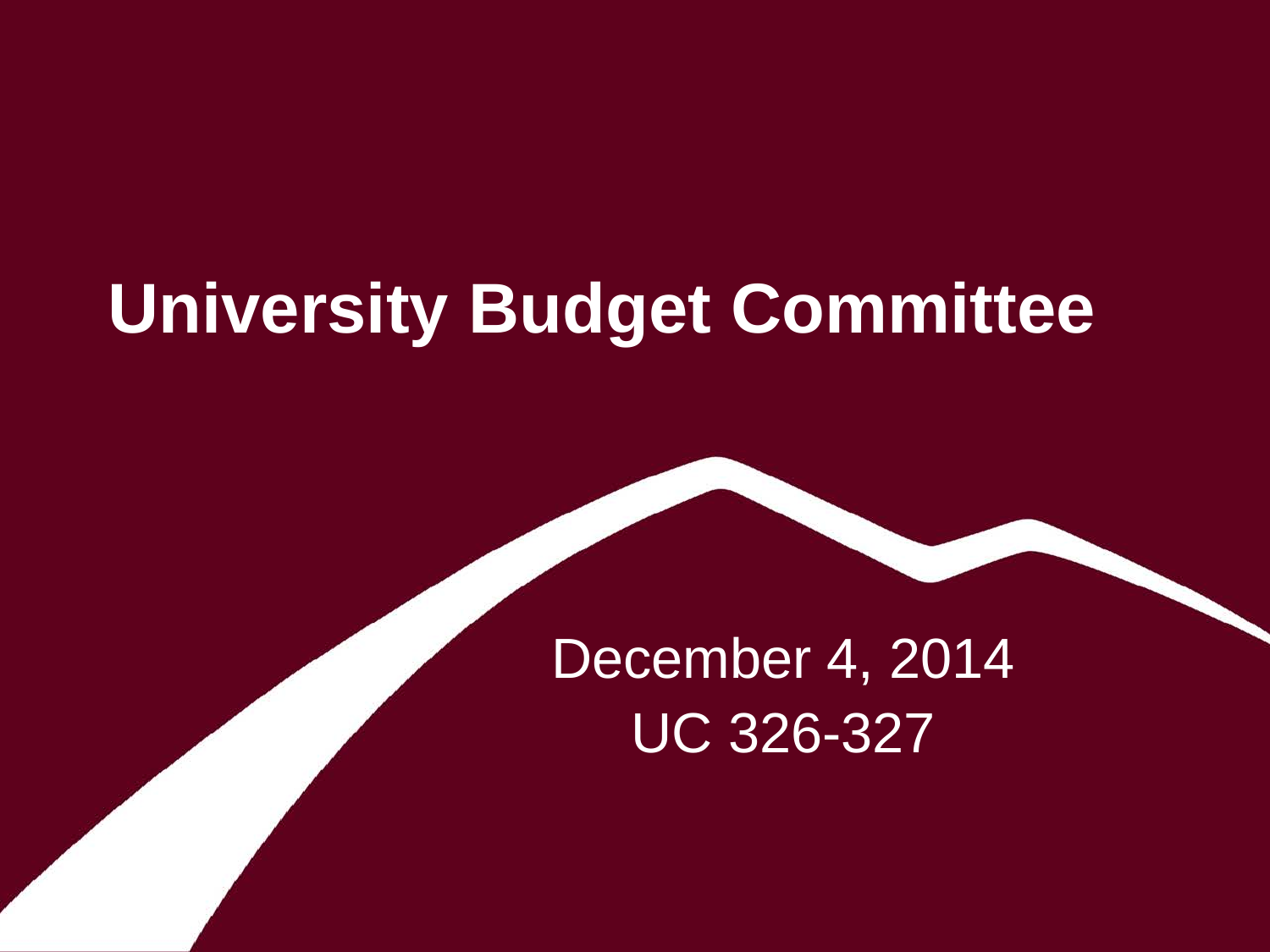# **Agenda**

- UBC Charge and Timeline
- FY15 Budget
- Allocation Model
- Governor's Proposed Budget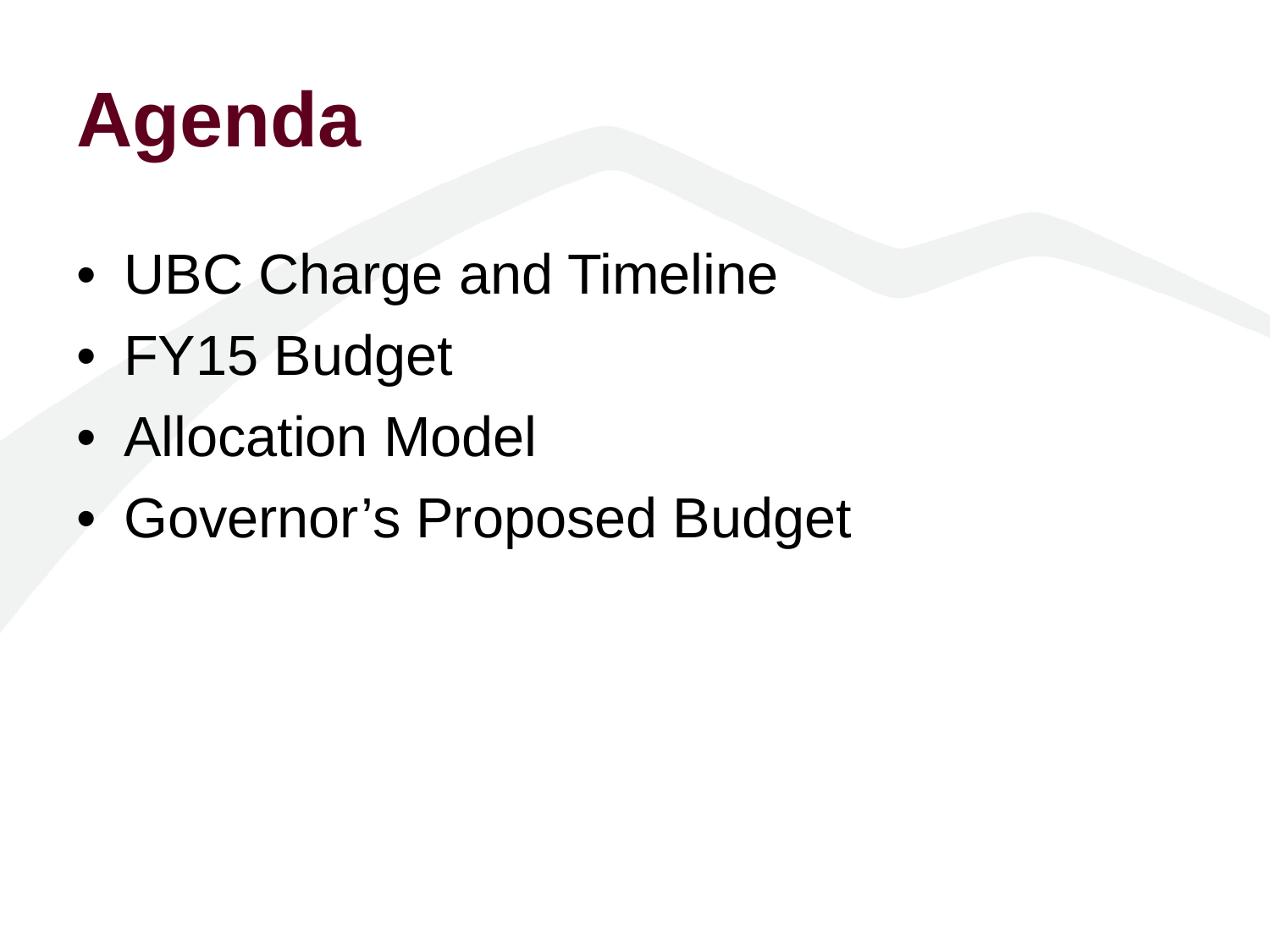#### **University Budget Committee – Charge**

#### *CHARGE*

*To develop a budget plan for each biennium through identifying and suggesting necessary base adjustments to the budget model prior to consideration of new budget initiatives or strategic reallocations; to evaluate budget reports, new initiative proposals, and requests for current year budget adjustments; to make recommendations to the President and the Council of Vice Presidents regarding current year budget adjustments, one-time-only allocations from Contingency, base budget changes, reallocations, or new initiatives; and to coordinate the continued refinement of the biennial budget model.*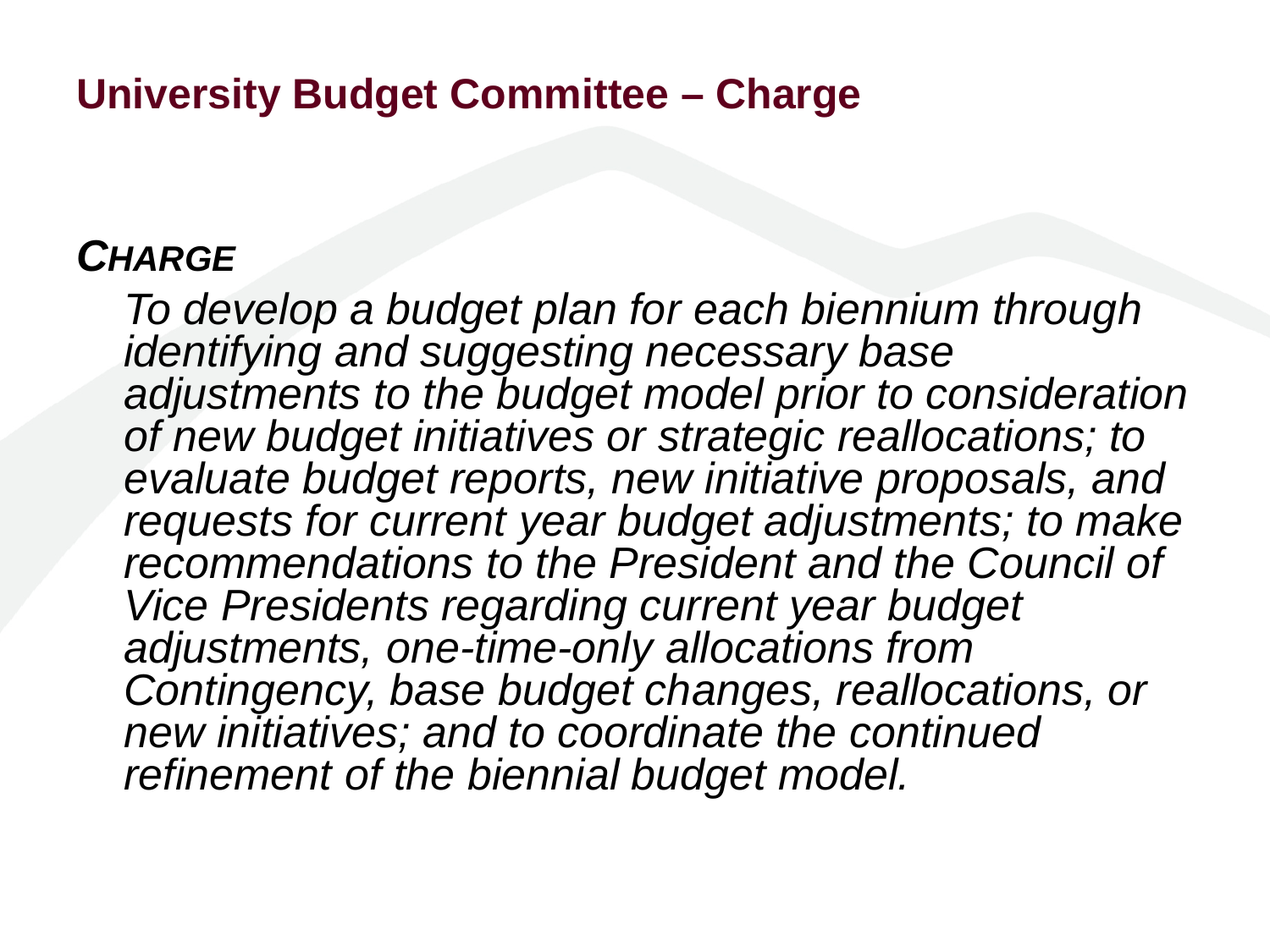### **University Budget Committee – Timeline**

- Draft budget for the next fiscal year to cabinet by November 15th of each year
	- First draft needs to incorporate revenue estimates from enrollment projections (comes from the Planning Committee)
	- Final budget will not be approved until later in year
- Units know how to plan expenditures for the following year by early in spring semester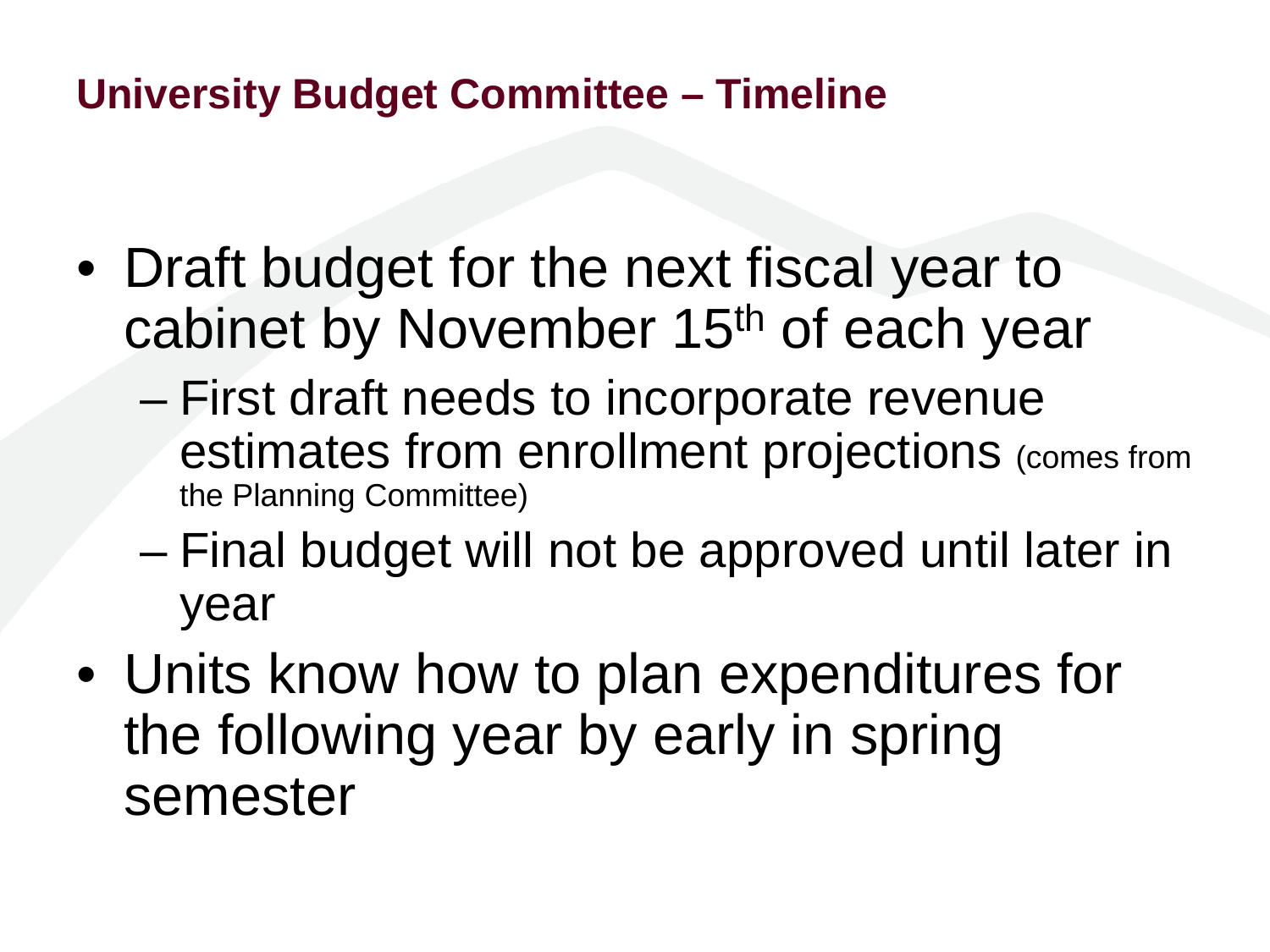### **FY15 Budget**

#### Current Status Tuition Revenue Collected

|         | <b>Budget</b> | <b>Actual Revenue**</b> | <b>Difference</b> |
|---------|---------------|-------------------------|-------------------|
| Summer* | \$4,777       | \$4,260                 | (\$517)           |
| Fall*   | \$43,759      | \$44,122                | \$363             |
| Total   | \$48,536      | \$48,382                | (\$154)           |

\*Amounts in thousands of dollars

\*\* Revenues reflective as of December 1, 2014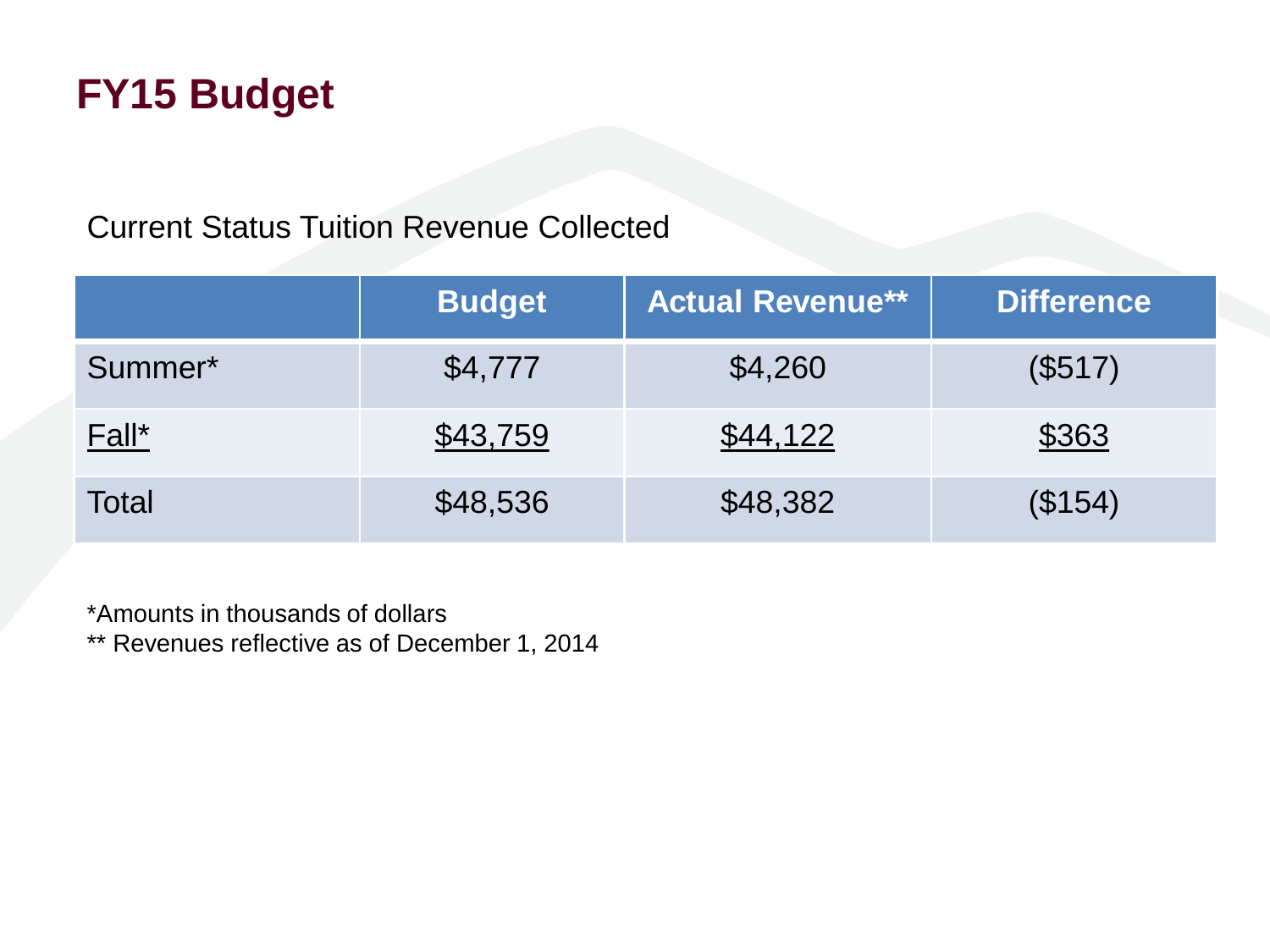### **FY15 Budget**

#### Full-Time Equivalent Status

|               | <b>Budget FTE</b> | <b>Actual FTE</b> | <b>Difference</b> |
|---------------|-------------------|-------------------|-------------------|
| Summer        | 1,095.25          | 981.92            | (113.33)          |
| Fall          | 11,458.25         | 11,572.35         | 114.1             |
| <b>Spring</b> | 10,923.2          | $??\%$            |                   |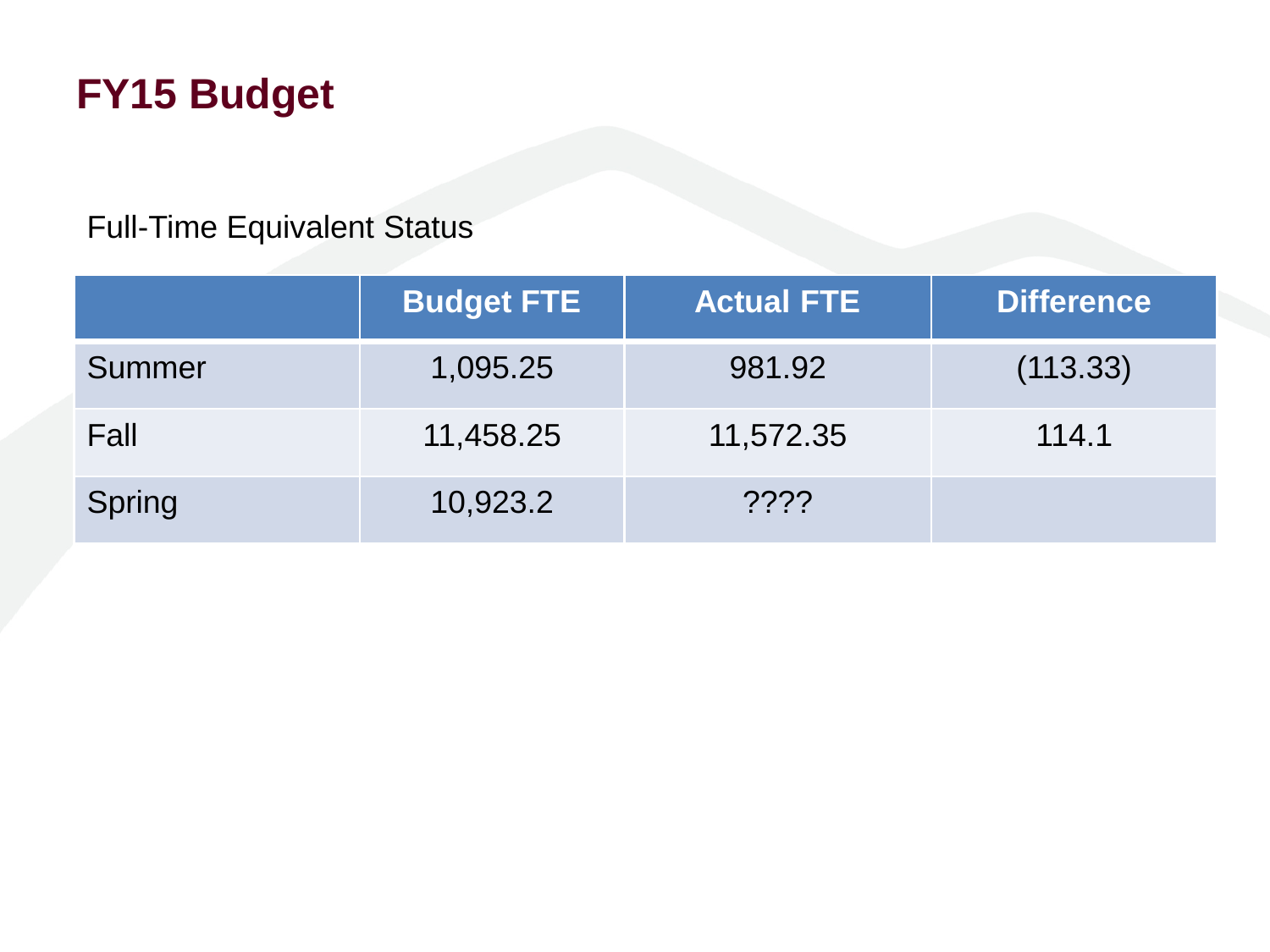# Model Components

- Instructional
- Facilities
- Institutional Commitments
- Non-Instructional Areas
- Strategic Initiatives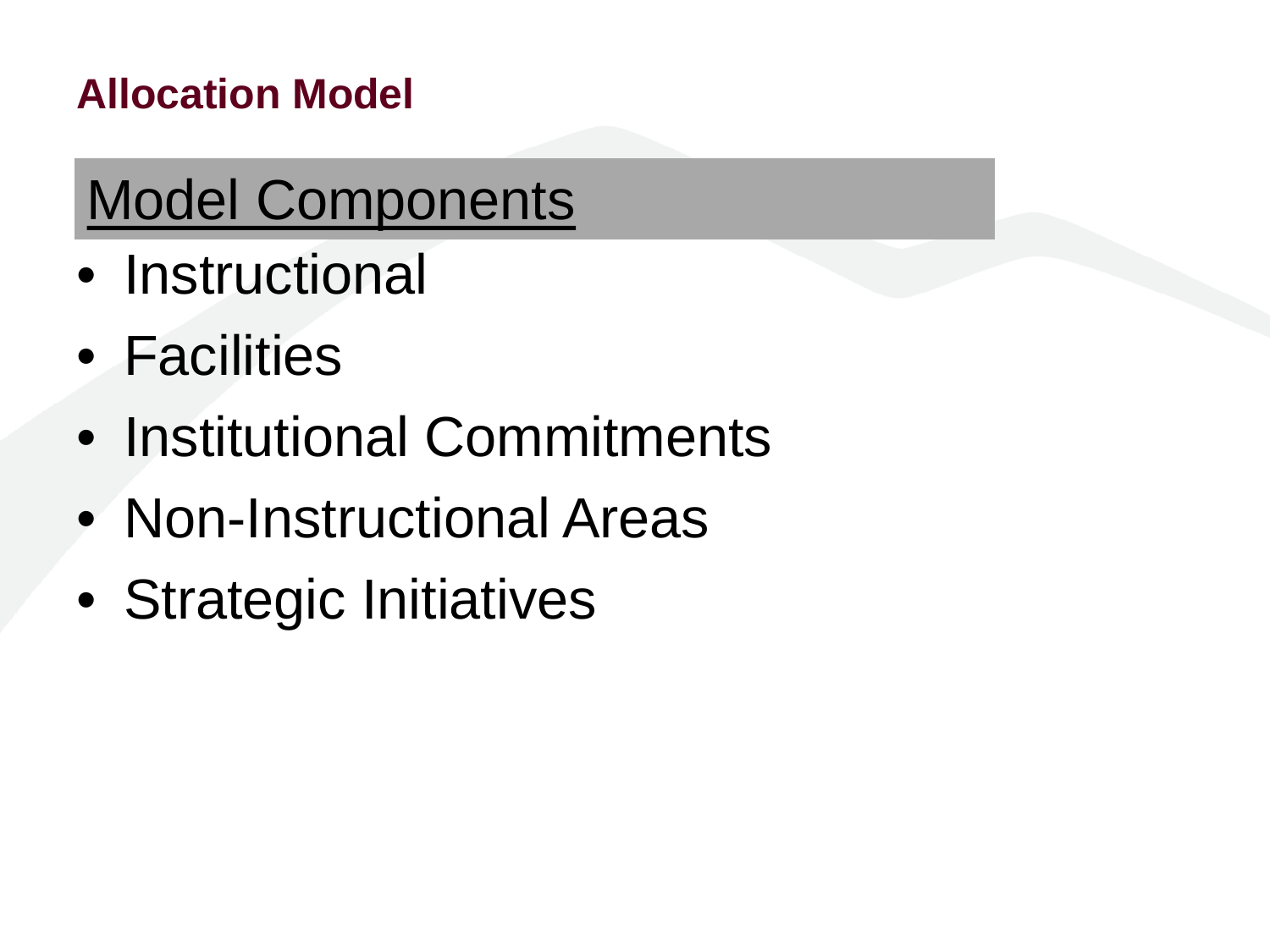Current Activity – Instructional Data Validation

- Credit Hours
	- Cleaning up course association to Department and College (working with FAM group)
- Calculating Average Class Size – Cleaning up definitions
- Creating three year averages
	- Percent SCH taught by T/TT Faculty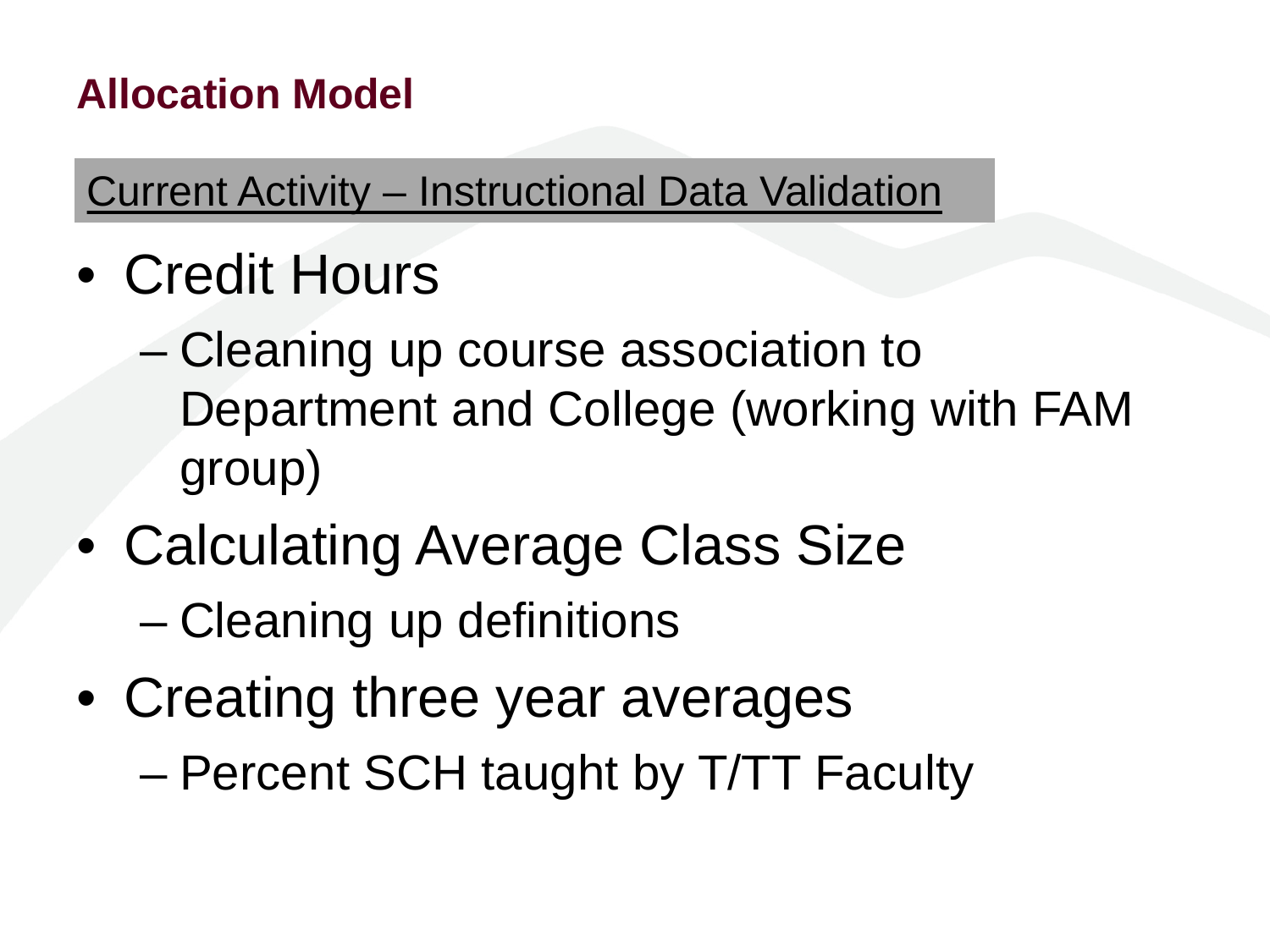## **Timeline**

- January Update Instructional Component
- February & March Student Affairs review and possible development of a metric driven formula
- January thru March
	- Finalize Institutional Commitments
	- Update Facilities Calculation
	- Update Non-Instructional Areas
		- This includes areas within Instructional Departments that are not directly involved in instruction … Lab Techs, IT support, etc.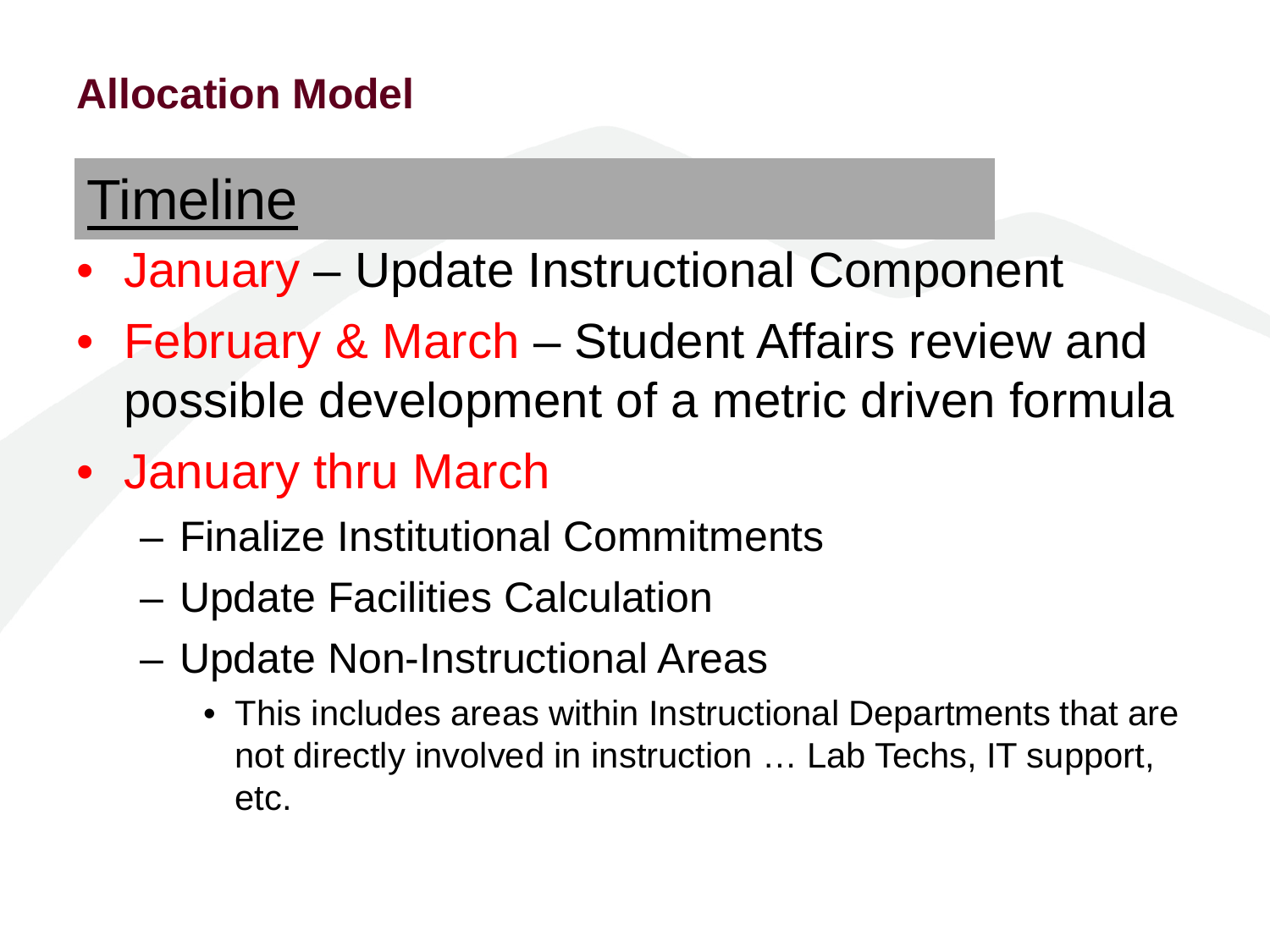# Position Control

- GOAL: General funded positions will be funded centrally
- Two phases to this process development: – Identify the starting list of positions
	- Create a process for review and modifications
- OPBA create a list of all general funded positions and associated FTE (will come from the allocation model work)
- Review positions that have been open for several years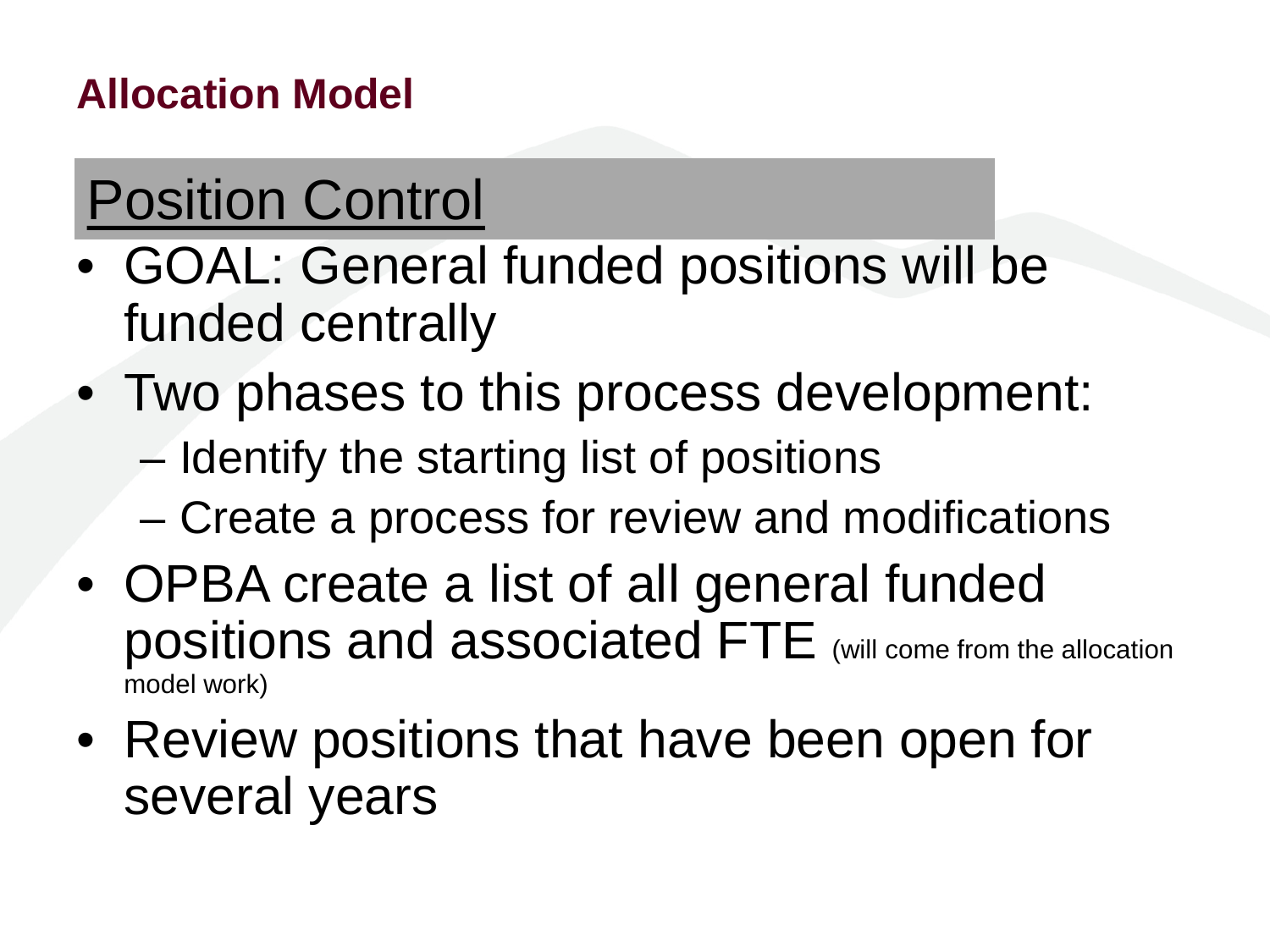# **State Appropriations**

- General Fund Components
	- Tuition and Mandatory Fees
	- State Appropriations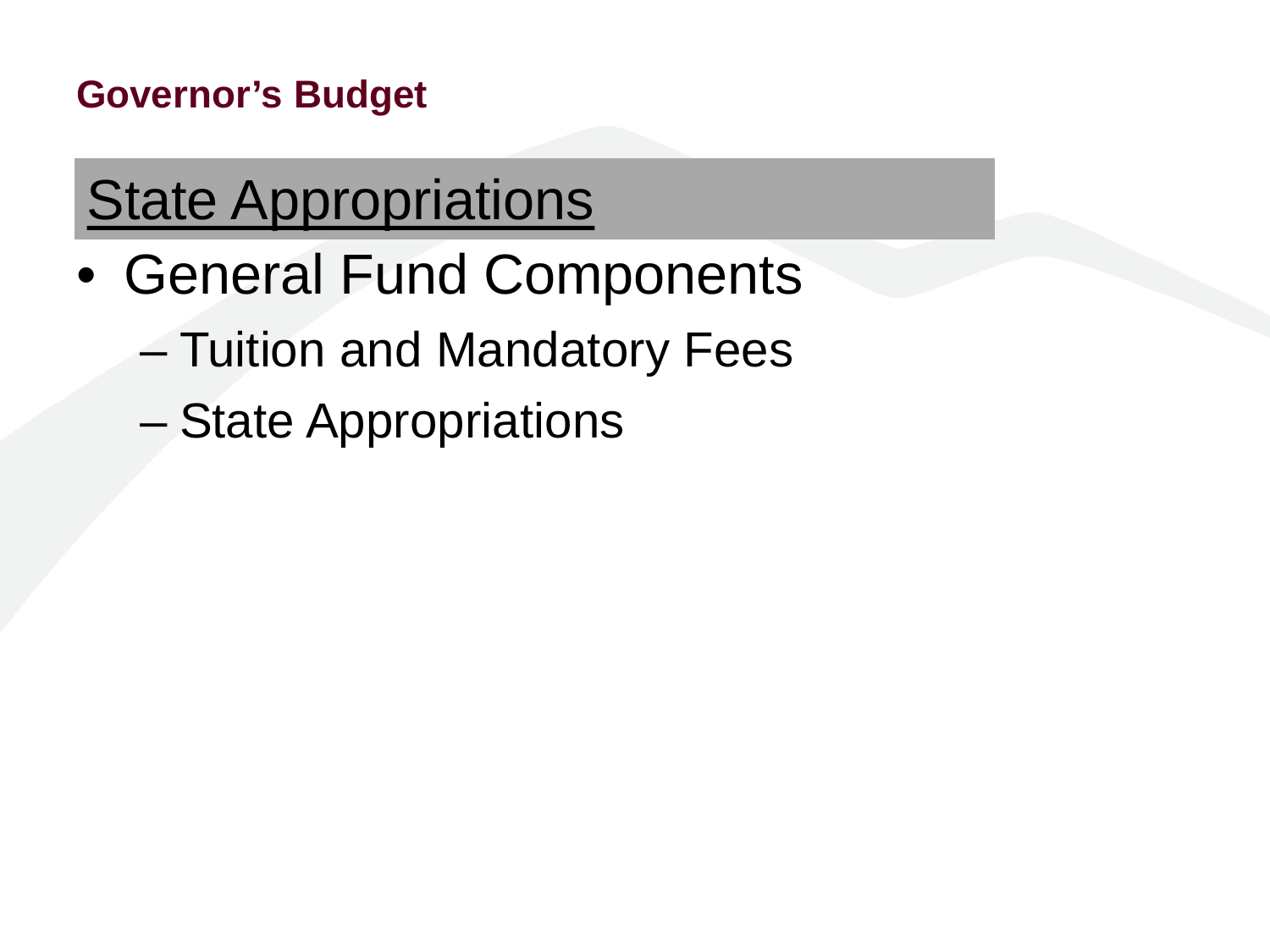## **State Appropriations Flowchart**

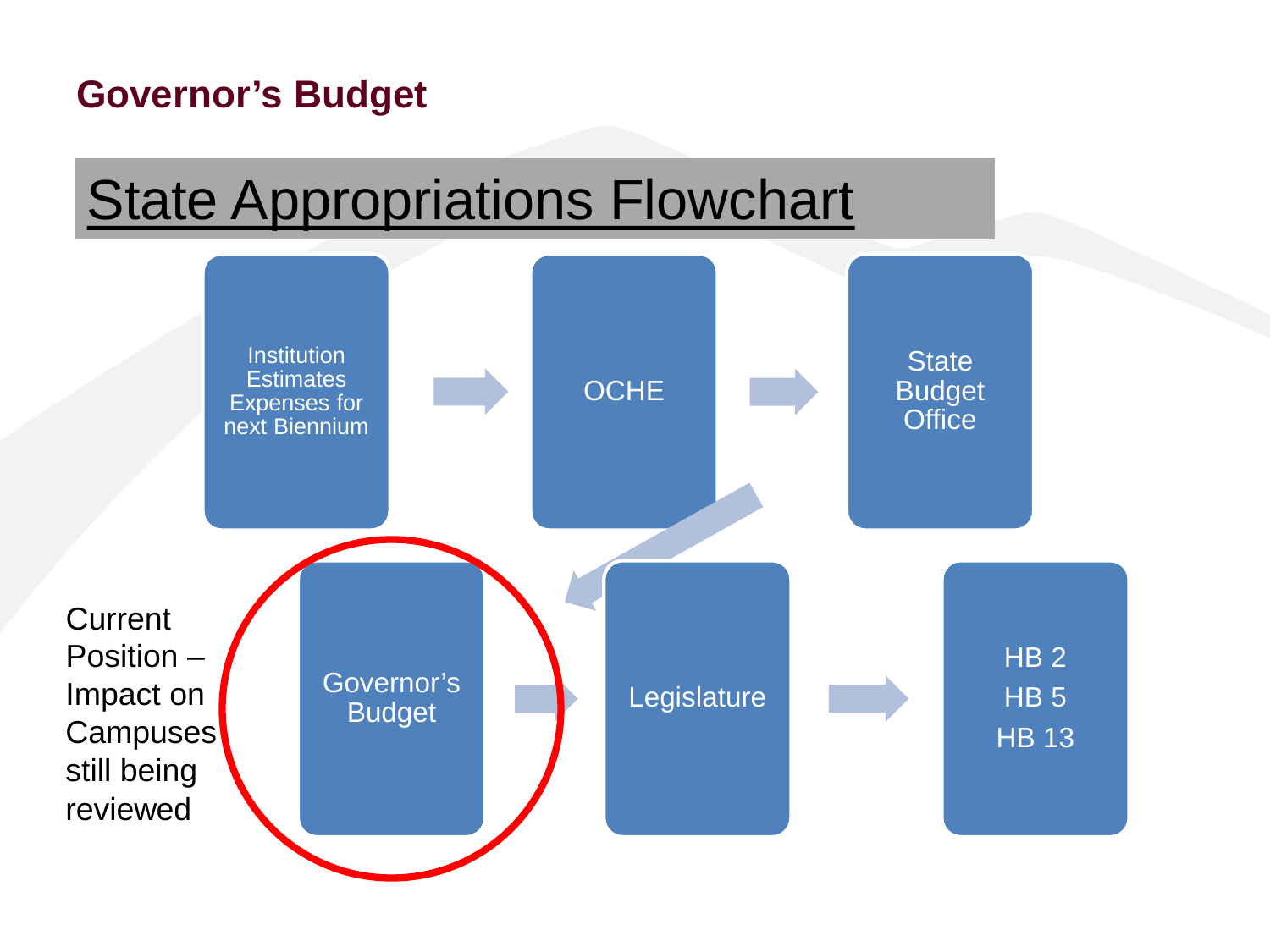# **State Appropriations Flowchart-** continued

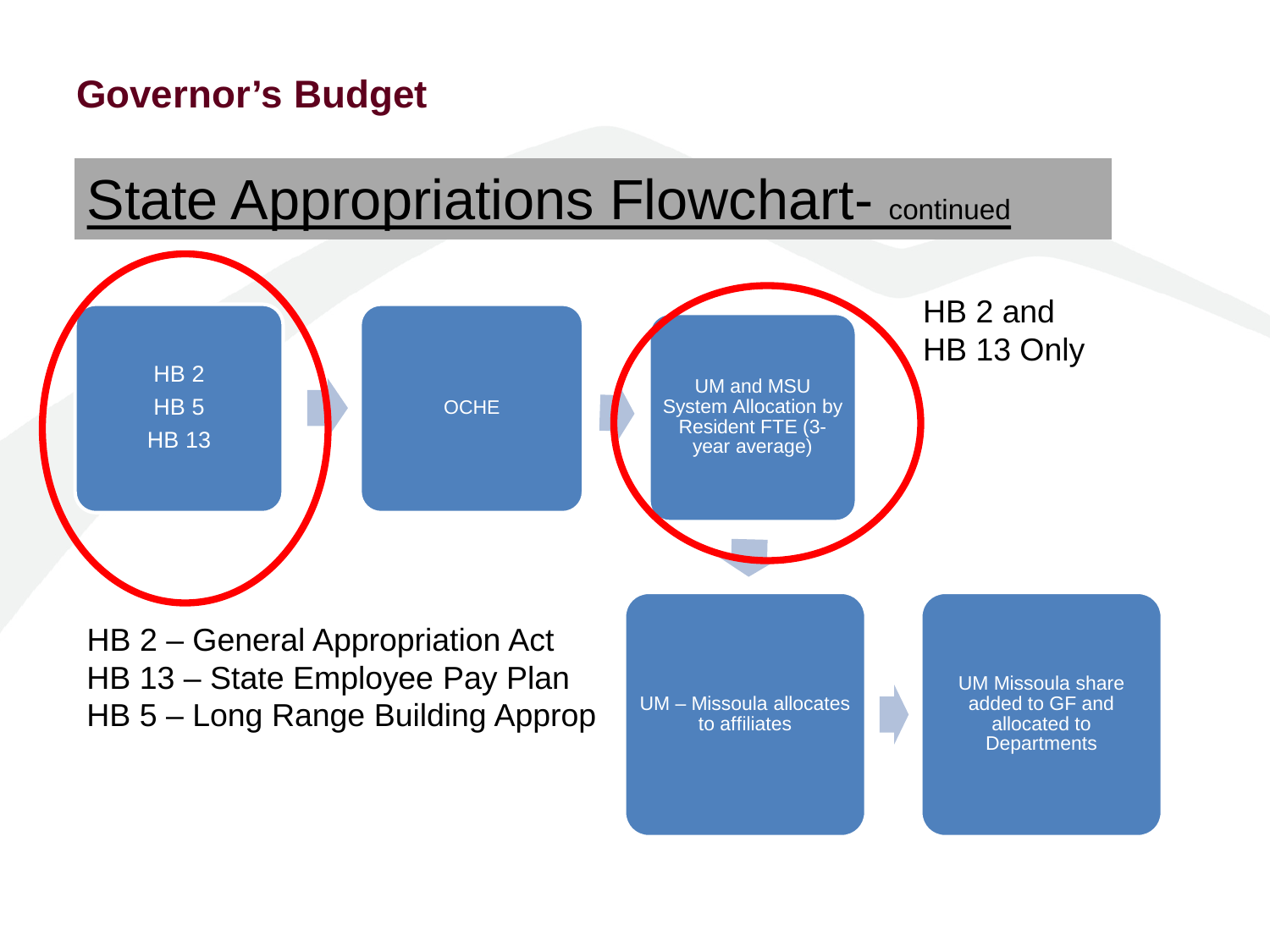## **State Appropriations Flowchart**

![](_page_13_Figure_2.jpeg)